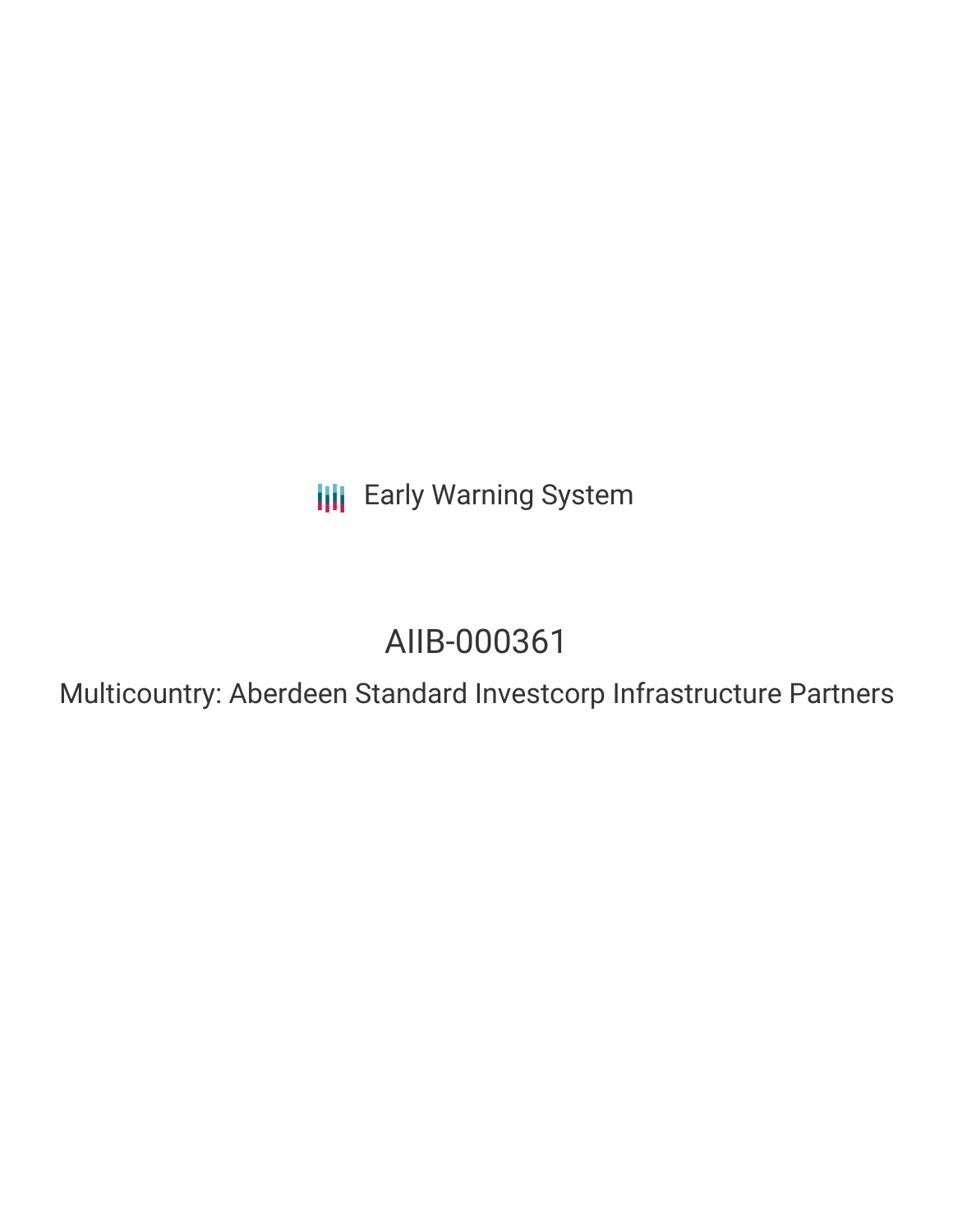

### **Quick Facts**

| <b>Financial Institutions</b> | Asian Infrastructure Investment Bank (AIIB) |
|-------------------------------|---------------------------------------------|
| <b>Status</b>                 | Proposed                                    |
| <b>Bank Risk Rating</b>       |                                             |
| <b>Borrower</b>               | N/A                                         |
| <b>Sectors</b>                | Finance                                     |
| <b>Investment Type(s)</b>     | Loan                                        |
| <b>Loan Amount (USD)</b>      | \$90.00 million                             |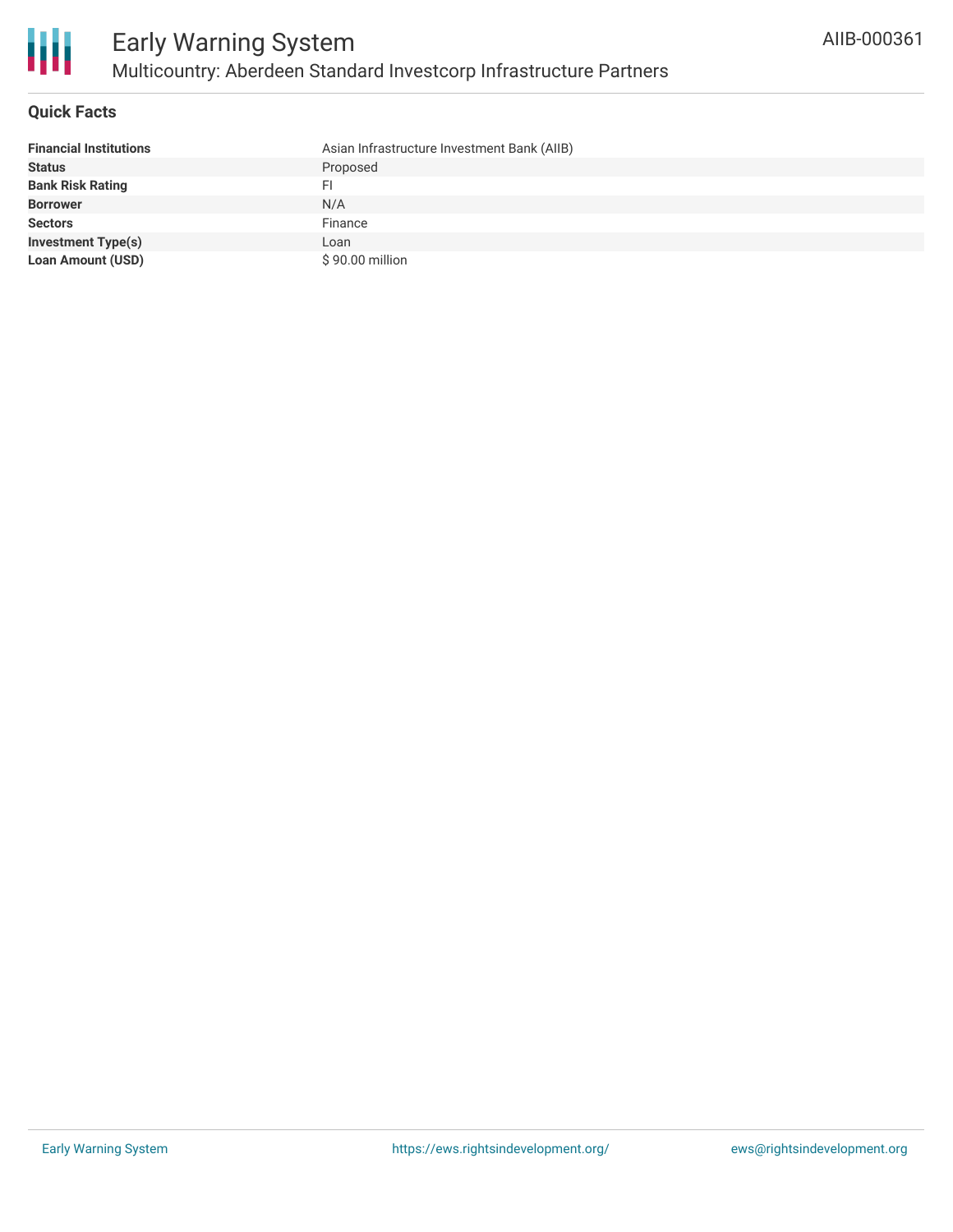

# **Project Description**

According to the bank website, "The fund will invest in social, urban and economic infrastructure in GCC countries and up to 15 percent of the fund can be allocated to the wider MENA countries. The Fund will target investments between USD 40 to 120 million and will take ownership stakes of between 10 and 100 percent, acquiring adequate governance rights. The term of the fund is 12-years, and the investment period is 5-years. AIIB has been approached to join the first close in Q1 of 2021."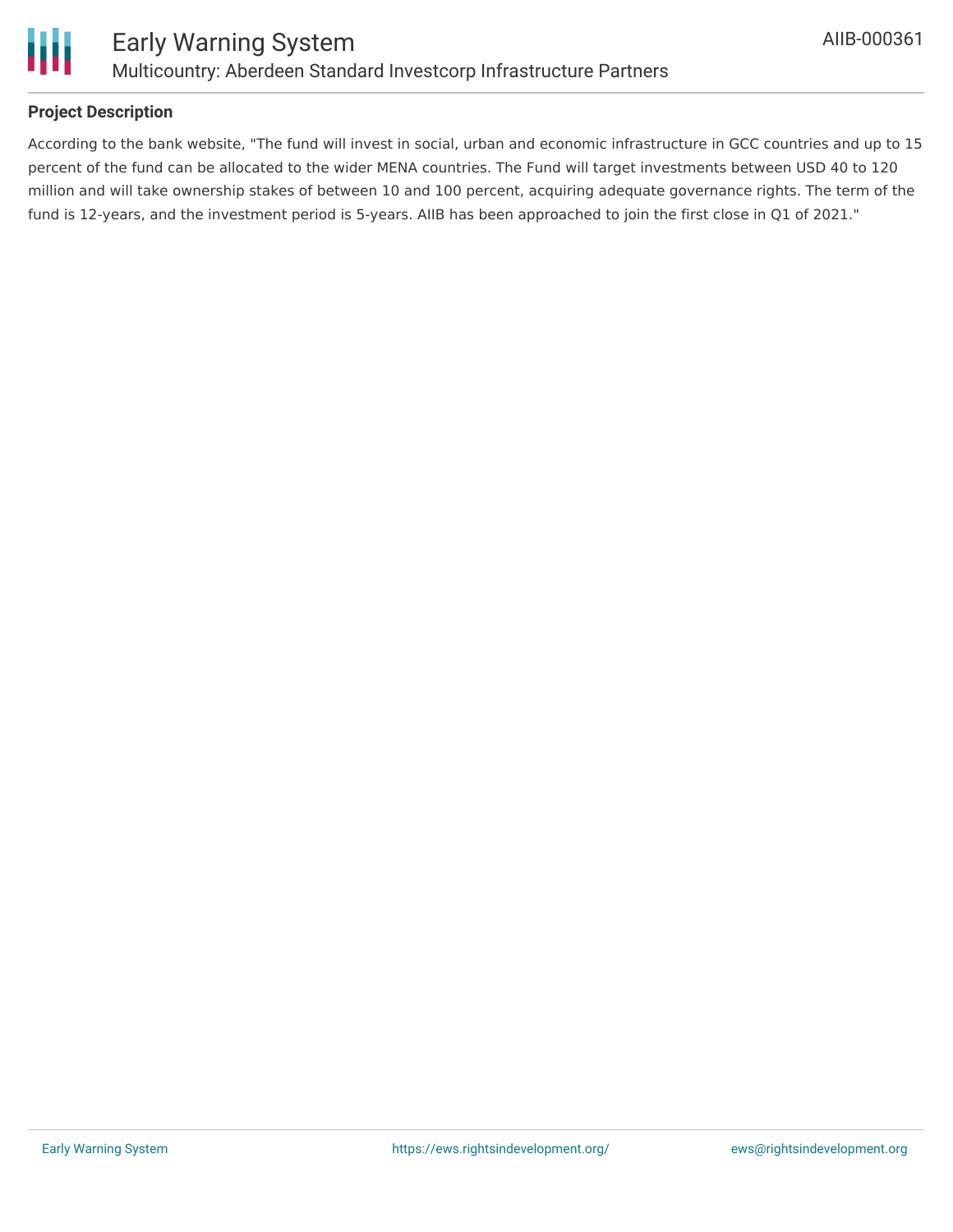

# Early Warning System Multicountry: Aberdeen Standard Investcorp Infrastructure Partners

# **Investment Description**

Asian Infrastructure Investment Bank (AIIB)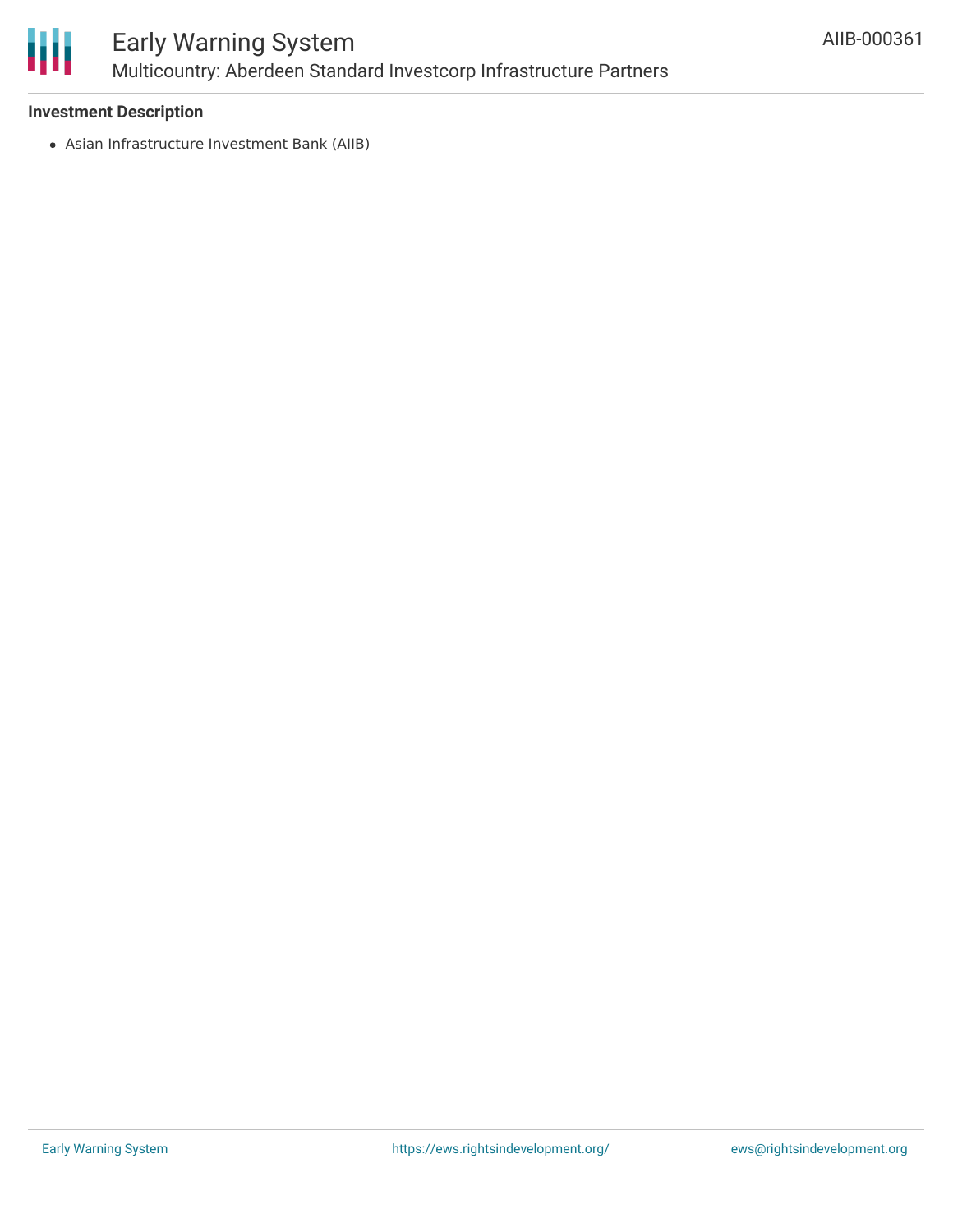# **Contact Information**

Saud Alsayyari

Senior Investment Officer, Banking Department

#### [saud.alsayyari@aiib.org](mailto:saud.alsayyari@aiib.org)

#### ACCESS TO INFORMATION

You can submit an information request for project information at: https://www.aiib.org/en/contact/informationrequest/index.html

#### ACCOUNTABILITY MECHANISM OF AIIB

The AIIB has established the Accountability Mechanism for Project-Affected People (PPM). The PPM provides Òan opportunity for an independent and impartial review of submissions from Project-affected people who believe they have been or are likely to be adversely affected by AIIBÕs failure to implement the ESP in situations when their concerns cannot be addressed satisfactorily through Project level GRMs or AIIB Management processes.Ó Two or more project-affected people can file a complaint. Under the current AIIB policy, when the bank co-finances a project with another development bank, it may apply the other bank's standards. You can refer to the Project Summary Information document to find out which standards apply. You can learn more about the PPM and how to file a complaint at: https://www.aiib.org/en/about-aiib/who-we-are/project-affectedpeoples-mechanism/how-we-assist-you/index.html

The complaint submission form can be accessed in Arabic, Bahasa Indonesia, Bengali, Chinese, English, Tagalog, Hindi, Nepali, Russian, Turkish, or Urdu. The submission form can be found at: https://www.aiib.org/en/about-aiib/who-we-are/projectaffected-peoples-mechanism/submission/index.html